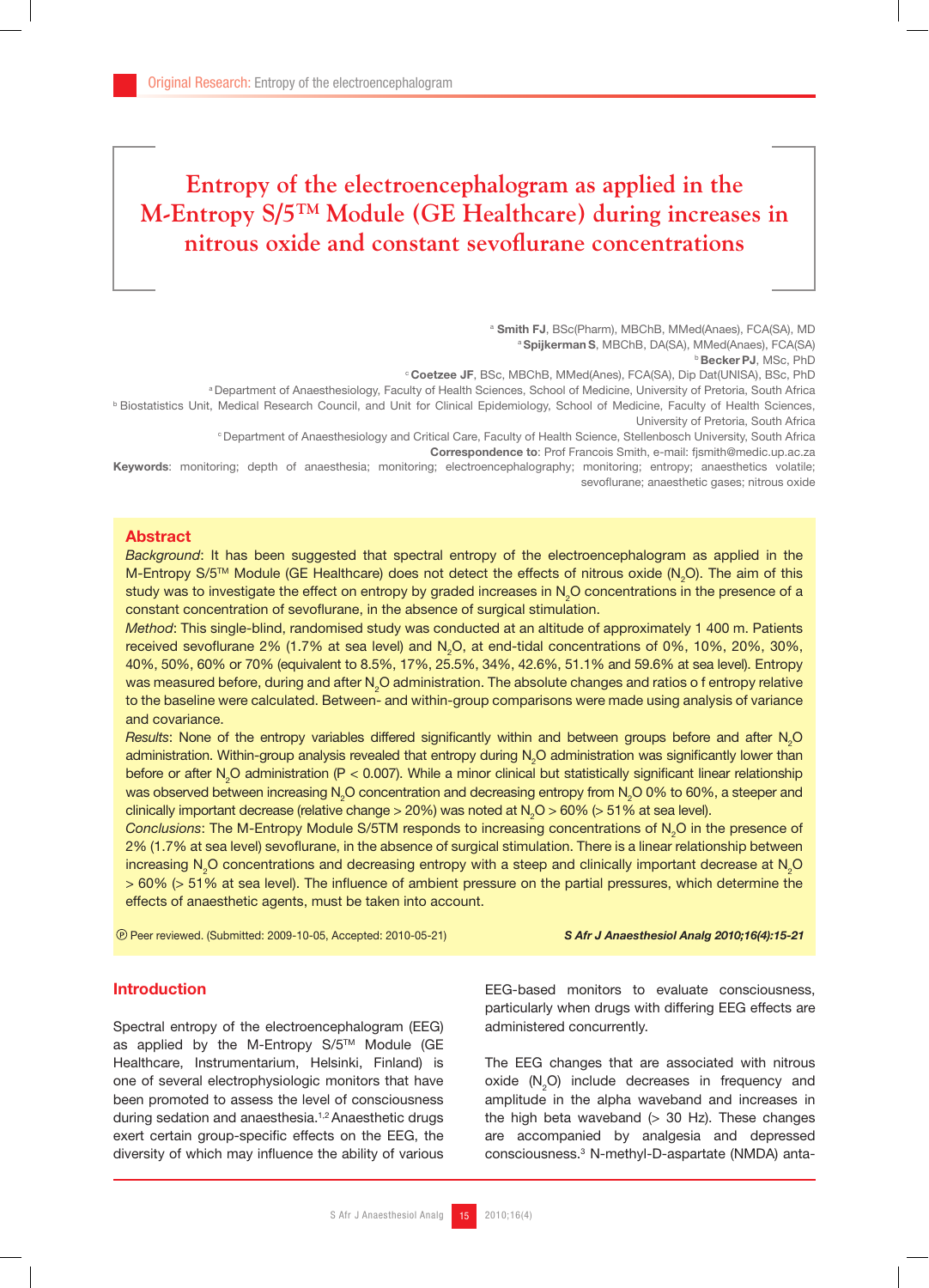gonists, such as  $\mathsf{N}_{2}\mathsf{O},$  may produce anaesthesia by central overexcitation. EEG-based monitors cannot distinguish between an anaesthetic state that is induced by  $\gamma$ -amino butyric acid A (GABA) agonists, such as anaesthetic vapours, and NMDA antagonists, such as  $\mathsf{N}_{2}\mathsf{O}.4$ 

Anderson and Jakobusson reported that in the absence of other anaesthetics, loss of consciousness during administration of  $\textsf{N}_{2}\textsf{O}$  up to a concentration of 75% was not associated with a change in entropy of the EEG as measured with the M-Entropy Module S/5™.<sup>5</sup> It has therefore been suggested that that monitor is insensitive to the EEG changes that are brought about by  $\mathsf{N}_2\mathsf{O}$  administration.<sup>6</sup> In contrast, when the alveolar concentration of sevoflurane or isoflurane or halothane was kept at 1 MAC, the addition of  $N_{2}$ O 66% resulted in increased entropy, but there was no change at 1.5 MAC of those agents.<sup>7</sup> It therefore appears that the effect of  $N_{2}$ O on entropy depends on the relative concentrations of the concomitantly administered volatile agent and  $\mathsf{N}_{2}\mathsf{O}.$ 

The aim of this study was to investigate the effects exerted by various concentrations of  $N_2O$  (0% to 70%) on entropy of the EEG, as measured by the M-Entropy S/5TM Module, in the presence of a constant concentration (2%) of sevoflurane in the absence of surgical stimulation. The null hypothesis was that  $\mathsf{N}_{\mathsf{2}}\mathsf{O}$ would have no effect on entropy.

#### Patients and methods

This study was approved by the local Institutional Research Ethics Committee. Informed consent was obtained from all participants. The sample comprised 80 consecutive patients older than 18 years and of American Society of Anesthesiologists (ASA) I physical status who presented for elective surgery. Patients were excluded if endotracheal intubation was not planned, if they were on psychotropic medication or when  $\mathsf{N}_{2}\mathsf{O}$  was contraindicated.

This was a single-blind, randomised, interventional study. Patients were divided into eight groups of 10 patients each by means of a computer-based randomisation method. An envelope containing the group number (0%, 10%, 20%, 30%, 40%, 50%, 60% or 70%) was drawn before induction of anaesthesia. Entropy of the EEG was recorded using an S/5™ entropy module and the end-tidal sevoflurane and  $N_2O$  concentrations using an S/5TM gas module (GE Healthcare, Instrumentarium Corporation, Helsinki, Finland).

This study was performed at an altitude of about 1 400 m. The ambient pressure at this altitude is about 86 kPa as compared with 101 kPa at sea level. The percentages of anaesthetic gases displayed by the gas module actually represent partial pressures expressed as percentages of ambient pressure. Therefore, partial pressures measured at altitude will comprise lower proportions (percentages) at sea level. The following corrections are therefore necessary when interpreting the measurements (%): Partial pressure (kPa) at altitude = percentage displayed on monitor x (ambient pressure at altitude); for example, the partial pressure of 70% of N<sub>2</sub>O at 1 400 m = 0.70 x 86 kPa = 60.2 kPa. At sea level, the anaesthetic gas monitor will reflect this partial pressure as  $(60.2/101) \times 100 = 59.6\%$  (see Table I).

Table I: Conversion of percentage at 1 400 m to percentage at sea level

| % at 1 400 m   | kPa at 1 400 m | % at sea level |  |
|----------------|----------------|----------------|--|
| $\overline{2}$ | 1.72           | 1.70           |  |
| 10             | 8.60           | 8.51           |  |
| 20             | 17.20          | 17.03          |  |
| 30             | 25.80          | 25.54          |  |
| 40             | 34.40          | 34.06          |  |
| 50             | 43.00          | 42.57          |  |
| 60             | 51.60          | 51.09          |  |
| 70             | 60.20          | 59.60          |  |

In order to avoid confusion, end-tidal nitrous oxide concentrations are expressed as volumes percent at 1 400 m with the equivalent percentage at sea level enclosed within square brackets, for example 70% [59.6%]. All entropy recordings were made before surgical stimulation. The entropy module updates the display every second. After readings had stabilised, entropy was recorded manually about every 10 seconds over one minute and averaged. Patients received a standard premedication of midazolam 7.5 mg orally, two hours preoperatively. Anaesthesia was induced using propofol  $1-2$  mg.kg $^{-1}$  and vecuronium  $0.1$  mg.kg $^{-1}$ . Sevoflurane was washed into the circle anaesthetic breathing system with oxygen and air (FiO<sub>2</sub> of 0.5) by means of a total fresh gas flow of 6  $\frac{1}{2}$ minute.<sup>1</sup> After stabilisation of the end-tidal sevoflurane concentration at 2% [1.7%] for five minutes, response entropy (RE) and state entropy (SE) were recorded (designated RE1 and SE1 respectively). Thereafter, patients were administered a concentration of  $N_2$ O in accordance with the random allocation (end-tidal concentrations of 0% to 70% [59.6%]) that had been made to that particular group. The  $N_2O$  was washed in with a total fresh gas flow of 6 l.minute-1.Five minutes after the end expired concentration of  $N_{2}O$ had stabilised at the targeted concentration, RE and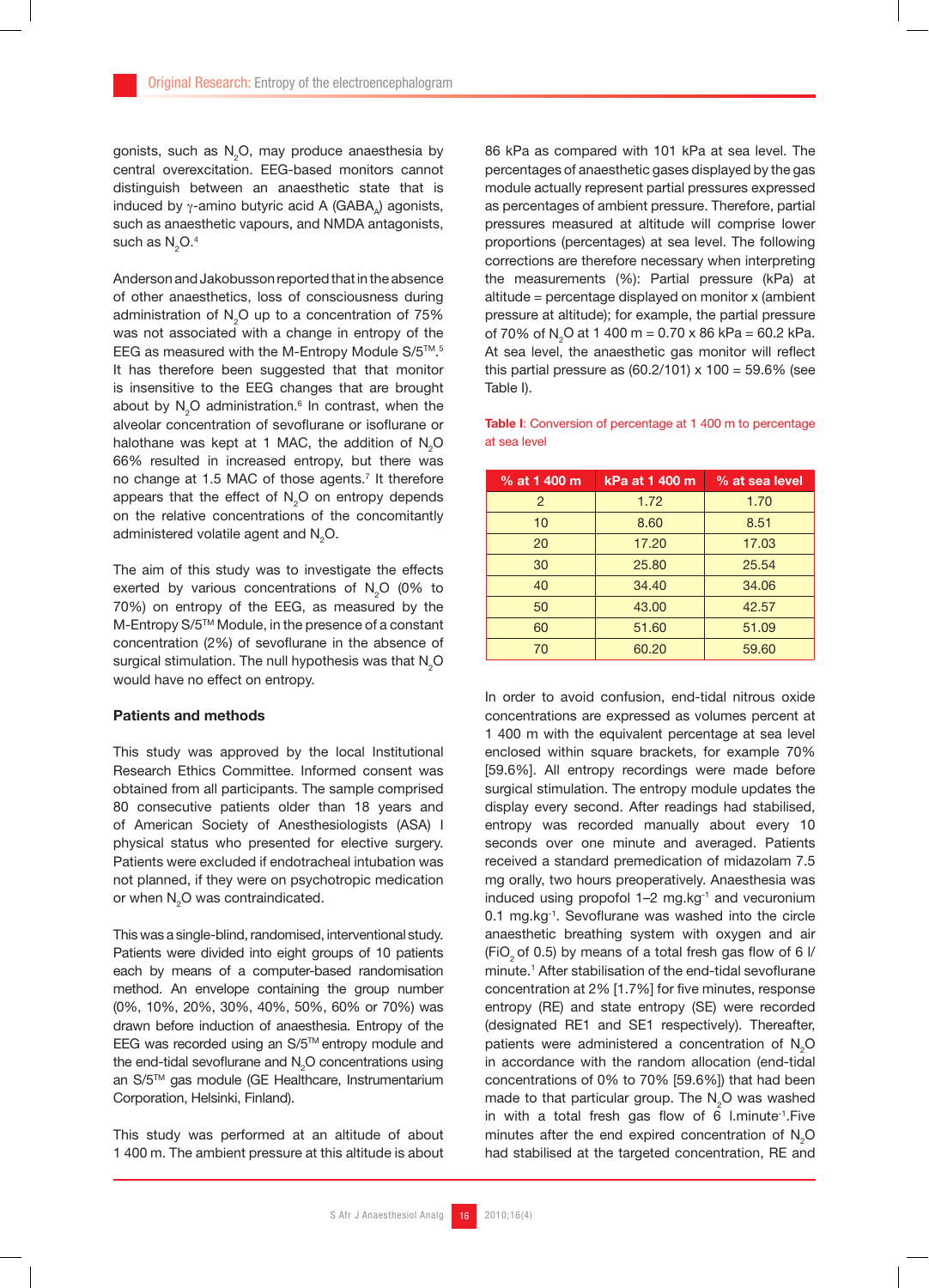SE were again recorded (designated RE2 and SE2 respectively).  $\text{N}_2\text{O}$  was subsequently turned off and replaced with air. Five minutes after the end expired concentration of  $\mathsf{N}_{2}\mathsf{O}$  had returned to zero, RE and SE were again recorded (RE3 and SE3 respectively).

Surgery was then allowed to proceed and sevo flurane concentrations and fresh gas flows were adjusted as necessary.

The following calculations were performed:

- The absolute changes in entropy (i.e. the differences between SE1 and SE2 as well as RE2 and RE1). These differences are abbreviated as SEC2 and REC2 respectively.
- The relative changes in entropy (i.e. the ratios of SE2 to SE1 and RE2 relative to RE1). These ratios are abbreviated as SER2 and RER2 respectively. Changes in entropy of more than  $20\%$  (ratios  $< 0.8$ ) were regarded as constituting a clinically important change.
- Equivalent minimum alveolar concentration (EMAC) in accordance with the formula<sup>8</sup>  $EMAC = ([sevolurane] \% / 2.1%) +$  $([N_2O]\%/104\%)$ . This formula, valid at sea level, was adjusted for altitude, namely EMAC = ([sevoflurane]%/2.4%) + ([N<sub>2</sub>O]%/120.9%).

## Statistical methods

Data are reported as means, standard deviations and 95% confidence intervals (CI). To test for trend over  $N_2O$  concentrations, the treatment groups were initially compared with respect to entropy and change in entropy (absolute changes and ratios) with N<sub>2</sub>O using one-way analysis of variance (ANOVA) as well as analysis of covariance (ANCOVA) with baseline values (SE1 and RE1) as covariates. This was followed by testing the contrasts for linear trend using Scheffe's F method. The sample size of 10 subjects per group exceeded that required by convention, where at least 30 degrees of freedom for error is required, namely 48 (six per group). Pairwise comparisons between groups were done using Fisher's least significant differences. Within groups, ANOVA for repeated measures was employed to assess actual changes and ratios relative to baseline. Categorical variables were compared using the  $\chi^2$  test. Testing was done at a significance level of 5% (P < 0.05). Data analysis was performed using statistical computer software (Satistix 8, Analytical Software Tallahassee FL).

#### **Results**

Complete data were collected from 80 patients, that is, 10 patients in each group. The data are presented

in Table II. Due to limited space, observations at 10%, 30% and 50% are omitted from the table but are available on request.

Table II: Demographics and entropy measurements of the various groups receiving nitrous oxide

| <b>Demographics</b>            |                    |                      |                      |                      |                             | p*       |  |
|--------------------------------|--------------------|----------------------|----------------------|----------------------|-----------------------------|----------|--|
| Male/<br>female                | 2/8                | 5/5                  | 5/5                  | 4/6                  | 3/7                         | 0.2114   |  |
| Age<br>(year)                  | 48.6<br>(23.3)     | 38.4<br>(19.4)       | 45.7<br>(13.7)       | 39.9<br>(12.4)       | 38.4<br>(18.1)              | 0.4227   |  |
| <b>Entropy measurements</b>    |                    |                      |                      |                      |                             |          |  |
| $N_0$<br>[N, O]<br><b>EMAC</b> | 0%<br>8.5%<br>0.82 | 20%<br>17.0%<br>0.99 | 40%<br>25.5%<br>1.15 | 60%<br>34.1%<br>1.32 | <b>70%</b><br>42.6%<br>1.40 | $P^*$    |  |
| SE <sub>1</sub>                | 42.7<br>(10.9)     | 43.3<br>(11.4)       | 40.2<br>(7.0)        | 45.2<br>(7.2)        | 47.5<br>(12.7)              | 0.5682   |  |
| SE <sub>2</sub>                | 42.4<br>(10.7)     | 41.2<br>(10.9)       | 36.2<br>(6.6)        | 40.4<br>(6.9)        | 26.1<br>(14.1)              | 0.0146   |  |
| SE <sub>3</sub>                | 42.6<br>(10.6)     | 43.3<br>(11.6)       | 39.7<br>(7.0)        | 45.1<br>(6.6)        | 47.4<br>(12.4)              | 0.5656   |  |
| SEC <sub>2</sub>               | $-0.3$<br>(0.9)    | $-2.1$<br>(0.9)      | $-4.0$<br>(0.9)      | $-4.8$<br>(0.9)      | $-21.4$<br>(14.2)           | < 0.0001 |  |
| SER <sub>2</sub>               | 0.99<br>(0.02)     | 0.95<br>(0.01)       | 0.90<br>(0.02)       | 0.89<br>(0.02)       | 0.54<br>(0.23)              | < 0.0001 |  |
| RE <sub>1</sub>                | 43.4<br>(11.6)     | 44.9<br>(11.3)       | 40.8<br>(7.0)        | 46.0<br>(7.3)        | 48.1<br>(13.1)              | 0.5591   |  |
| <b>RE2</b>                     | 43.0<br>(11.2)     | 42.9<br>(11.2)       | 37.1<br>(6.8)        | 41.4<br>(6.6)        | 26.6<br>(14.5)              | 0.0131   |  |
| RE <sub>3</sub>                | 43.4<br>(11.2)     | 45.1<br>(11.6)       | 40.6<br>(6.9)        | 46.2<br>(6.8)        | 48.4<br>(12.1)              | 0.5102   |  |
| REC <sub>2</sub>               | $-0.4$<br>(1.0)    | $-2.0$<br>(0.7)      | $-3.7$<br>(1.3)      | $-4.6$<br>(1.3)      | $-21.5$<br>(14.8)           | < 0.0001 |  |
| RER <sub>2</sub>               | 0.99<br>(0.02)     | 0.95<br>(0.02)       | 0.91<br>(0.03)       | 0.90<br>(0.02)       | 0.54<br>(0.24)              | < 0.0001 |  |

 $N_2O$  = end-tidal nitrous oxide concentration in volume percent.

 $[N_2O]$  = equivalent end-tidal nitrous oxide concentration at sea level in volume percent.

Results are expressed as mean (standard deviation).

 $\chi^2$  test for male/female and ANOVA for the rest.

SE1, SE2 and SE3 = state entropy before, during and after  $N_2O$ administration respectively.

RE1, RE2 and RE3 = response entropy before, during and after  $N_2O$ administration respectively.

SEC2 and REC2 = change in state entropy and in response entropy during  $N_2O$  administration.

SER2 and RER2 = ratio of state entropy and of response entropy during  $N_{2}$ O administration relative to baseline.

 $EMAC = calculated$  equivalent MAC with 2% of sevoflurane, adjusted for altitude.

> As similar findings were obtained regarding RE and SE, only SE variables were explored further and will hence be referred to as 'entropy'. Mean entropy values obtained before and after  $N_{2}$ O administration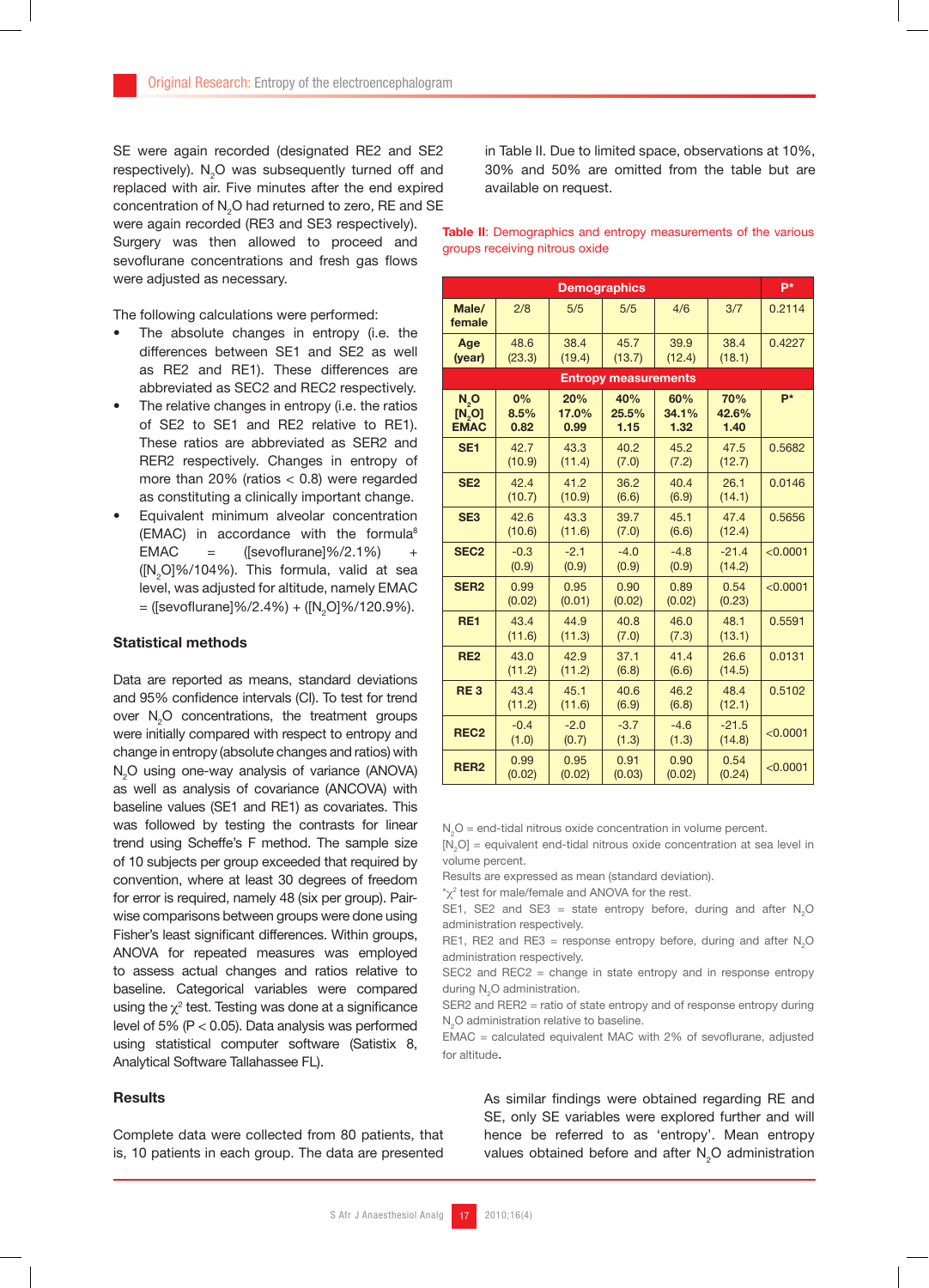did not differ significantly when both between-group and within-group comparisons were done (ANOVA). *Within* the groups, except for the 0% group, entropy was statistically significantly lower during  $N_2O$ administration than before or after  $\mathsf{N}_{2}\mathsf{O}$  administration  $(P < 0.007)$  (see Table II and Figure 1). At N<sub>2</sub>O 70% [59.6%], entropy was significantly less than the values obtained at all the other concentrations (P < 0.0001). In all the groups SE1 as covariate had a significant influence on SE2 and on SEC2 ( $P < 0.04$ ) but not on SER2. With ANCOVA the differences between groups were more significant for entropy after the addition of  $N_2O$  (SE2), namely  $P < 0.0001$ .

There were progressive decreases in mean entropy values as  $N_2O$  concentrations increased, but these differences were statistically insignificant until

**Figure 1:** SE ratios before, during and after various end-tidal  $N_2O$ concentrations at 1 400m



\*Ratios during  $N_2O$  administration differed significantly from each other (ANCOVA;  $P < 0.0001$ ). Except for the 0% group, ratios differed significantly in comparison with before and after  $N_{2}$ O (P < 0.007).





exposure to 70% [59.6%] N<sub>2</sub>O. For example, at 60% [51.1%] N<sub>2</sub>O, mean SEC2 was -4.80 (95% CI -5.45 to -4.14) whereas at 70% [59.6%] N<sub>2</sub>O, SEC2 was -21.4 and significant (95% CI -31.5 to -11.2). Entropy ratios (SER2) in group N<sub>2</sub>O 70% [59.6%] (0.54; CI 0.37 to 0.70) were significantly less than in group 40% [34.1%]  $\rm N_{2}O$  (0.90; 95% CI 0.88 to 0.91), which in turn were significantly less than in group 0%  $\textsf{N}_{\textsf{2}}\textsf{O}$  (0.99; 95% CI 0.98 to 1.01) (see Table II, Figure 1).  $\text{N}_{\text{2}}$ O 70% [59.6%] was also the only concentration at which the change in entropy (actual and ratio) was both statistically significant and clinically important (i.e. a change of 20% or more).

The association between  $\mathsf{N}_{2}\mathsf{O}$  concentrations and entropy values was assessed using Scheffe's F method for testing linear trend. Linearity was tested

> over all  $N_2O$  concentrations as well as with the omission of the 70% [59.6%] group. In both cases, a significant trend was found to exist ( $P <$ 0.0001). Note that at N<sub>2</sub>O 70% [59.6%] a steep and clinically significant change (decrease  $>$ 20%) was demonstrated (see figures 1 and 2).

> The main finding of this study is that the addition of end-tidal N<sub>2</sub>O (0% to 70% [59.6%]) to a constant end-tidal concentration of sevoflurane  $(2\%$   $[1.7\%]$ ) is accompanied by a significant, dose-dependent, downward trend in entropy ratios, with a steep and clinically important decrease observed at  $N_2$ O 70% [59.6%].

## **Discussion**

In this study, we investigated the effect of increases in end-tidal  $N_2O$  concentrations from 0% to 70% [59.6%] on entropy of the EEG as assessed by the M-Entropy S/5™ Module (GE Healthcare) in the presence of a fixed endtidal concentration of  $2\%$  [1.7%] sevoflurane in the absence of surgical stimulation. We demonstrated significant decreases in entropy with the addition of increasing concentrations of  $N_2$ O. Within groups, except for the control group ( $N_2$ O 0%), the administration of  $N_2$ O was associated with statistically significantly lower entropy values than those measured before or after  $N_2O$ . We therefore rejected the null hypothesis.

Although we could demonstrate a significantly downward trend of entropy values with increasing  $N_2O$  concentrations, an important decrease was only reached at  $N_2O > 60\%$ [51.1%]. The entropy module was nonetheless able to detect gradual changes in frontal cortical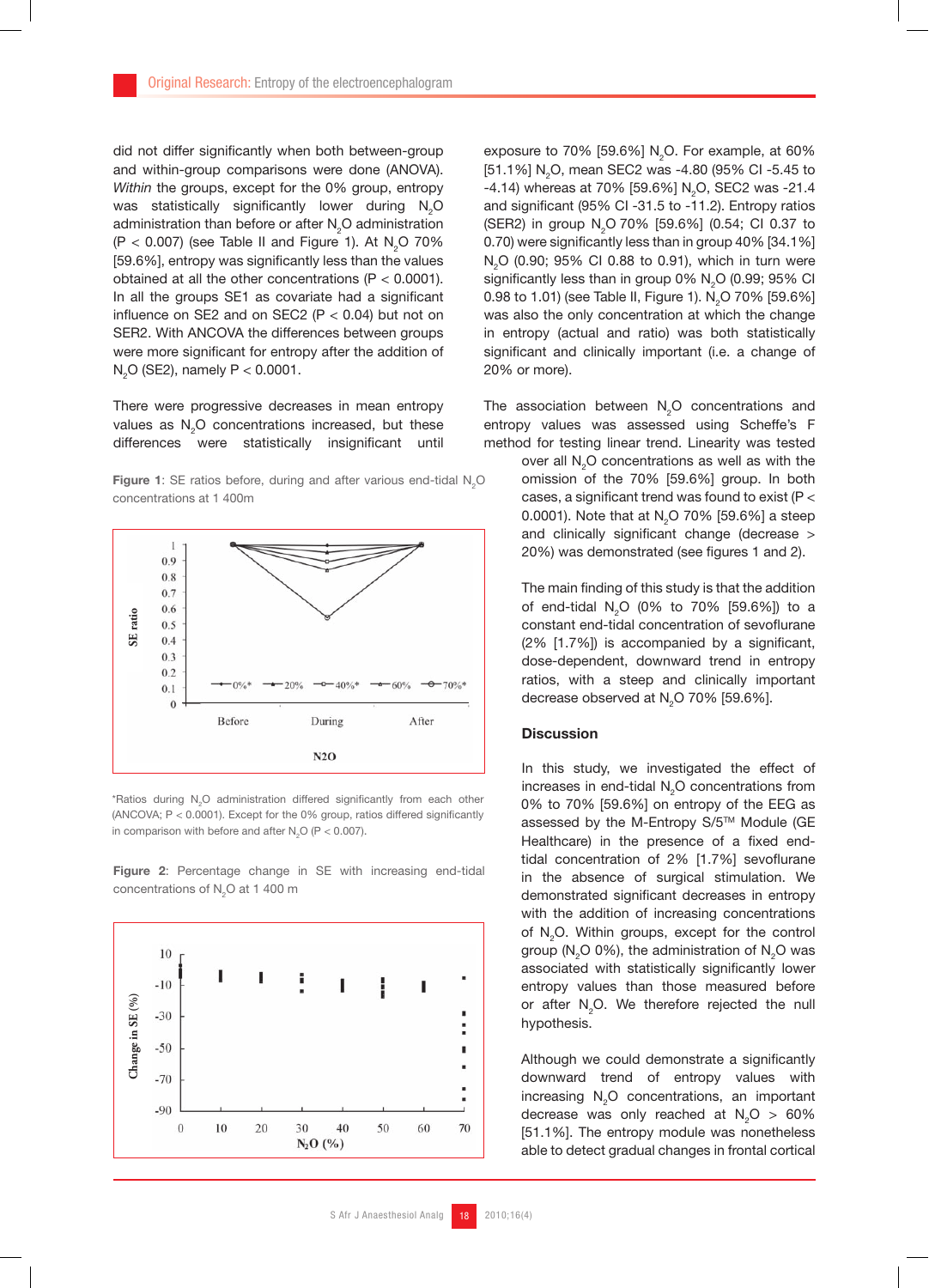EEG. The potentiation of sevoflurane by  $N_{2}$ O observed in our study corresponds with the clinical effects noted by sevoflurane- $N_{2}$ O studies that involved noxious stimuli. Fragan and Dunn demonstrated that N<sub>2</sub>O 65% suppressed movement during surgery by 50% in the presence of 1 MAC of sevoflurane.<sup>9</sup> At an intubation MAC of sevoflurane (2.33%), N<sub>2</sub>O 66% decreased the intubation response (movement during intubation) by 40%.<sup>10</sup> The MAC of sevoflurane for the insertion of a laryngeal mask in children (1.57%) was decreased by 49% with the addition of 67% of N<sub>2</sub>O.11 N<sub>2</sub>O 65% suppressed movement during surgical incision by 50%, $^9$  N<sub>2</sub>O 66% decreased the response to intubation by 40%<sup>10</sup> and N<sub>2</sub>O 67% attenuated the response to laryngeal mask insertion by 49%. In our study, during administration of  $N_2O$  59.6% at sea level (1.4 EMAC) there was a decrease in entropy of about 46%. In the aforementioned studies,  $N_2$ O concentrations were  $> 65\%$ . There appears to be an N<sub>2</sub>O concentration threshold at about 60% in the presence of approximately 2% sevoflurane above which enhancement of the cortical effect of sevoflurane is significantly greater than at lower  $\mathsf{N}_{\scriptscriptstyle{2}}\mathsf{O}$ concentrations.

This apparent threshold effect of  $N_{2}$ O may be explained by the cortical and subcortical activities of anaesthetic agents. The effect of the volatile anaesthetics on consciousness probably involve mainly cortical structures,<sup>12</sup> while  $N_2O$  may disrupt subcortical activity.<sup>13</sup> Hans et al<sup>14</sup> are of the opinion that the decreases in BIS and 95% spectral edge frequency (SEF95) that they observed with increasing  $N_2$ O concentrations during surgical stimulation may reflect either a direct increase in the hypnotic effects or increased analgesia that may secondarily affect the hypnotic component of anaesthesia. This was explained by the predominantly subcortical antinociceptive action of  $N_{2}$ O combined with a weak depressant effect on cortical neurons.<sup>13</sup>

Subanaesthetic concentrations of sevoflurane decrease the analgesic effect of  $N_2O,^{15}$  which is explained by the stimulation by supraspinal  $GABA_A$ agonists, such as volatile anaesthetics<sup>16</sup> and benzodiazepines.17 The interplay of mechanisms may explain the differences in the EEG effects that have been observed during different drug concentrations and combinations. The interaction between  $\mathsf{N}_{2}\mathsf{O}$  and volatile anaesthetics is often quantified as a calculation of EMAC. $8$  As N<sub>2</sub>O and vapours have different, albeit overlapping, modes of action, the concept of EMAC should be further considered. An EMAC of, for example, 1.5 can be achieved by different sevoflurane/  $N_2O$  combinations, for example 1.5/78; 2/52; 2.5/26; and 3/0 (% at sea level). In our study, the EMAC

was increased from 0.8 to 1.4 by keeping end-tidal sevoflurane constant at 2% [1.7%] and adding N<sub>2</sub>O. In other studies, vapour concentrations were decreased as  $N_2$ O concentrations were increased to maintain a constant EMAC. This approach may shift the balance between the cortical and subcortical effects of the drugs.

Concomitant administration of GABA receptor agonists may have an impact on N<sub>2</sub>O analgesia. Orii et al have demonstrated that GABA-ergic neurons differentially modulate the antinociceptive effects of  $N_{0}$ O at supraspinal and spinal levels.<sup>17</sup> N<sub>2</sub>O stimulates the release of endogenous opioid peptides. Stimulation of opioid receptors by these peptides inhibits the inhibitory supraspinal GABAergic pathway, causing disinhibition (stimulation) of the descending noradrenergic pathways.<sup>18</sup> Activation of the noradrenergic pathways modulates spinal pain processing by two different pathways. One pathway involves noradrenalin-induced activation of  $\alpha_2$  adrenoceptors.<sup>19,20</sup> Activation of the  $\alpha$ , receptors inhibits neurotransmission in the primary afferent neuron by presynaptic inhibition of the release of calcitonin gene-related peptide and substance  $P^{21}$  and by inhibiting activation of ascending second order neurons.<sup>22</sup> The other adrenergic pathway involves activation of inhibitory spinal GABA-ergic neurons through  $\alpha$ adrenoceptors.23 GABA is therefore pronociceptive supraspinally but antinociceptive at spinal level. Orii et al demonstrated in rats that midazolam has a mainly supraspinal effect that attenuates the antinociceptive effect of N<sub>2</sub>O. They suggested that if these findings are extrapolated to humans, the analgesic effect of N<sub>2</sub>O might be attenuated by systemically administered midazolam.<sup>17</sup>

The patients in our study received midazolam as premedication and propofol as induction agent. In some studies, no premedication was allowed, $7$ , <sup>11, 24</sup> while in others, intravenous induction agents were avoided and anaesthesia was induced using a volatile anaesthetic and/or  $N_{2}O^{2.5, 10}$  Although GABA, agonists, such as midazolam, may decrease the analgesic effect of  $N<sub>2</sub>O$ , a small dose (7.5 mg) was administered two hours preoperatively in our study. It is therefore unlikely that it exerted a significant influence at the time of induction of anaesthesia.

The relationship between altitude and the effect of anaesthetic vapours and gases must be considered.25 The S/5TM module used in our study measures ambient pressure every 30 minutes and is calibrated accordingly. According to the manufacturer, the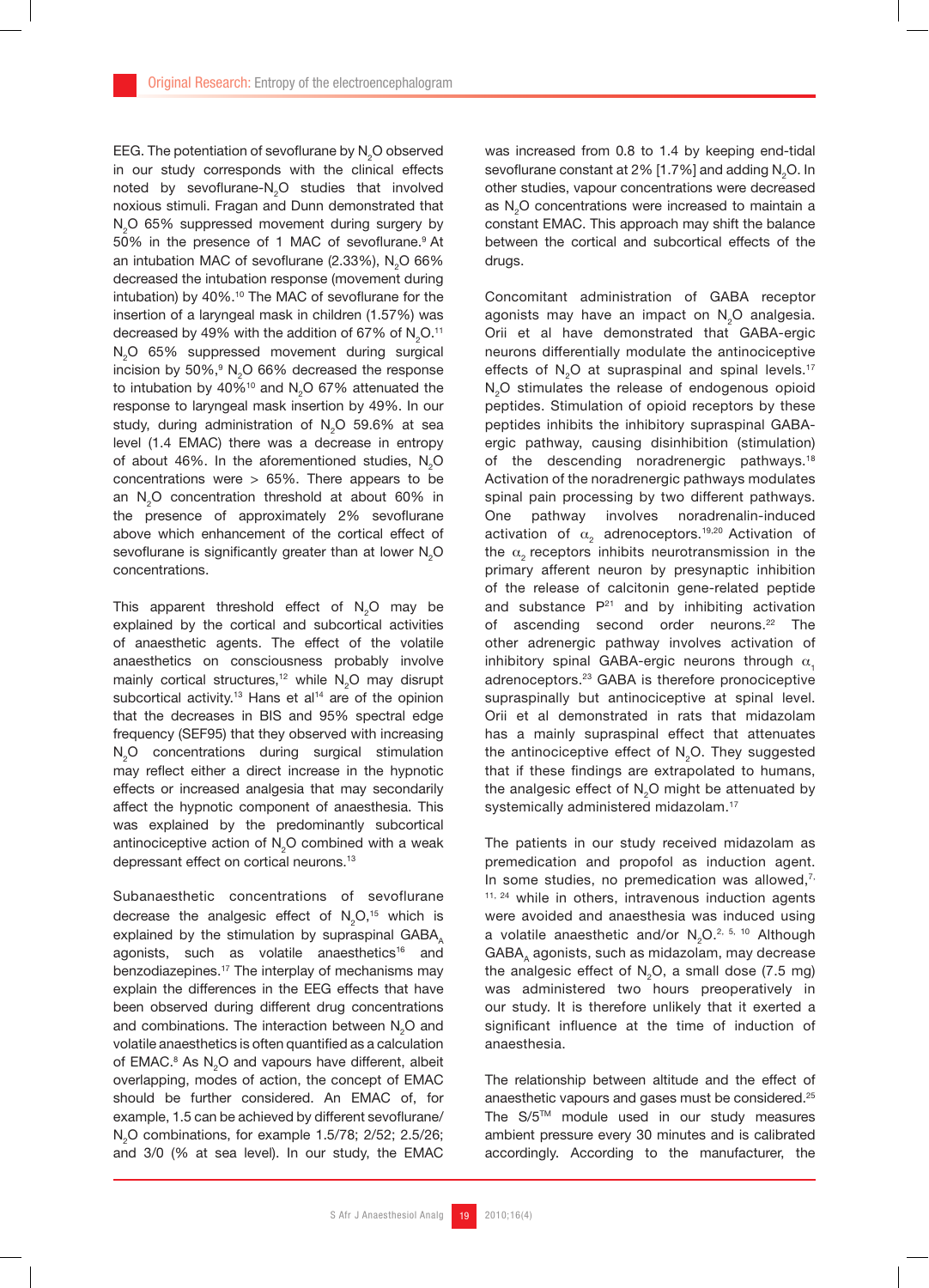monitor reflects the relative concentrations of gases, in other words percentages (not partial pressures). The sevoflurane vapour and  $N_{2}$ O concentrations in the *fresh gas flows* were adjusted until the *end-tidal* gas concentrations stabilised at the target levels. The *partial pressures* (kPa) of N<sub>2</sub>O, sevoflurane and O<sub>2</sub> were therefore lower than at sea level. At 1 400 m, 2% sevo flurane exerts only 1.72 kPa, while 2 kPa at our altitude is about 2.3% by volume.

Administering high concentrations of  $N_{2}$ O at high altitudes may give rise to hypoxic inspiratory gas mixtures. When 70% N2 O is added to *fresh gas in a*  circle system at 1 400 m, and taking into account the effect of sevoflurane 2% and water vapour of about 2%, the oxygen concentration delivered to the patient is about 26% (22.4 kPa).

There are aspects of our study design and methods that could be confounders. With regard to the washin and wash-out times, using a fresh gas flow of  $6$  l.minute<sup>-1</sup>, the low blood-gas partition coefficient of  $\rm N_{2}O$  ensures rapid attainment of steady-state levels. After end-tidal  $N_2$ O concentrations and entropy had stabilised, a further five minutes were allowed before observations were made; the wash-in and wash-out times were therefore of the order of 10 minutes.  $N_{2}$ O reaches approximately 90% equilibration within 10 minutes.26

Our study was done before surgery commenced, which may explain why some of our findings differ from those of other studies. Furthermore, opioids were avoided until after the final observation had been made. Surgical stimuli increase cortical electrical activity as measured by BIS, SEF95 and median power frequency.<sup>27</sup> Using the same entropy module as we did during surgical stimulation, Soto et al<sup>24</sup> and Prabhakar et al<sup>7</sup> found increased entropy after the addition of N<sub>2</sub>O during volatile agent administration. Prabhakar et al<sup>7</sup> observed an increase in entropy in the presence of N<sub>2</sub>O 66% and iso flurane or sevo flurane adjusted to an EMAC of 1.0 but a nonsignificant decrease when end-tidal vapour concentrations were kept constant at 1.1% and 2% with the addition of  $N<sub>2</sub>O$  66% (1.5 EMAC). Our findings concur partly with the finding of Soto et al.<sup>24</sup> During laparoscopy, they demonstrated a dual effect of N<sub>2</sub>O on entropy: When  $> 65\%$  N<sub>2</sub>O was added to 2% sevoflurane, entropy decreased. When the sevoflurane concentration was decreased to maintain EMAC at 1.3, entropy increased. In our study, the decrease in entropy was approximately twice the decrease observed in their study when  $N<sub>2</sub>O$  was added to 2% sevoflurane (1.7% at sea level). This may be due to the absence of surgical

stimulation in the presence of sevoflurane and at an EMAC value greater than unity. It therefore appears that entropy decreases with the addition of  $> 60\%$ N<sub>2</sub>O to approximately 1 MAC sevoflurane and that this occurs in the presence of as well as in the absence of noxious stimuli.

Our protocol differed from the usual anaesthetic practice. Most patients are anaesthetised for the performance of painful procedures and will often receive opioids, which potentiate the analgesic effect of  $N_2O^{18}$  Furthermore, most anaesthetists administer  $N_2O$  at a constant concentration and adjust the dosage of the primary hypnotic (vapour or intravenous agent) to deepen anaesthesia. However, in order to demonstrate the potentiating effect of  $\mathsf{N}_{2}\mathsf{O}$ on the cortical effect of sevoflurane, as represented by entropy of the EEG, it was necessary to avoid the confounding influence of the effects of surgery.

This study highlights one of the factors that confound the interpretation of anaesthetic depth by EEG monitoring. Is entropy as applied by the M-Entropy S/5™ Module blind to the effect of  $\mathsf{N}_{2}$ O? Probably not, but the effect of  $N_2O$  depends on its partial pressure and on the presence and doses of other suppressants and stimulants of the central nervous system. We agree with the opinion that Jantti and Alahuhta expressed, namely that there is *no uniform EEG spectral entropy*, but entropy varies with the *range of anaesthetic concentrations* that we encounter in clinical practice.<sup>28</sup>

# **Conclusion**

We have demonstrated that the M-Entropy S/5™ Module is not blind to  $\textsf{N}_{2}\textsf{O}$  in the presence of 2%  $[1.7\%]$ of sevoflurane in the absence of surgical stimulation. We found that a linear relationship exists between the change in entropy and end-tidal concentrations of  $N_2O \leq 60\%$  with a steep and clinically important decrease at  $N_2O = 70\%$  [59.6%]. When comparing these results with those from previous studies, the influence of ambient pressure on the partial pressures, and therefore the effect of anaesthetic agents, must be taken into account.

#### References

- 1. Bein B. Entropy. Best Pract Res Clin Anaesthesiol 2006;20(1):101–9.
- 2. Takamatsu I, Ozaki M, Kazama T. Entropy indices vs the bispectral index for estimating nociception during sevo flurane anaesthesia. Br J Anaesth 2006;96(5):620-6.
- 3. Yamamura T, Fukuda M, Takeya H, et al. Fast oscillatory EEG activity induced by analgesic concentrations of nitrous oxide in man. Anesth Analg 1981;60(5):283–8.